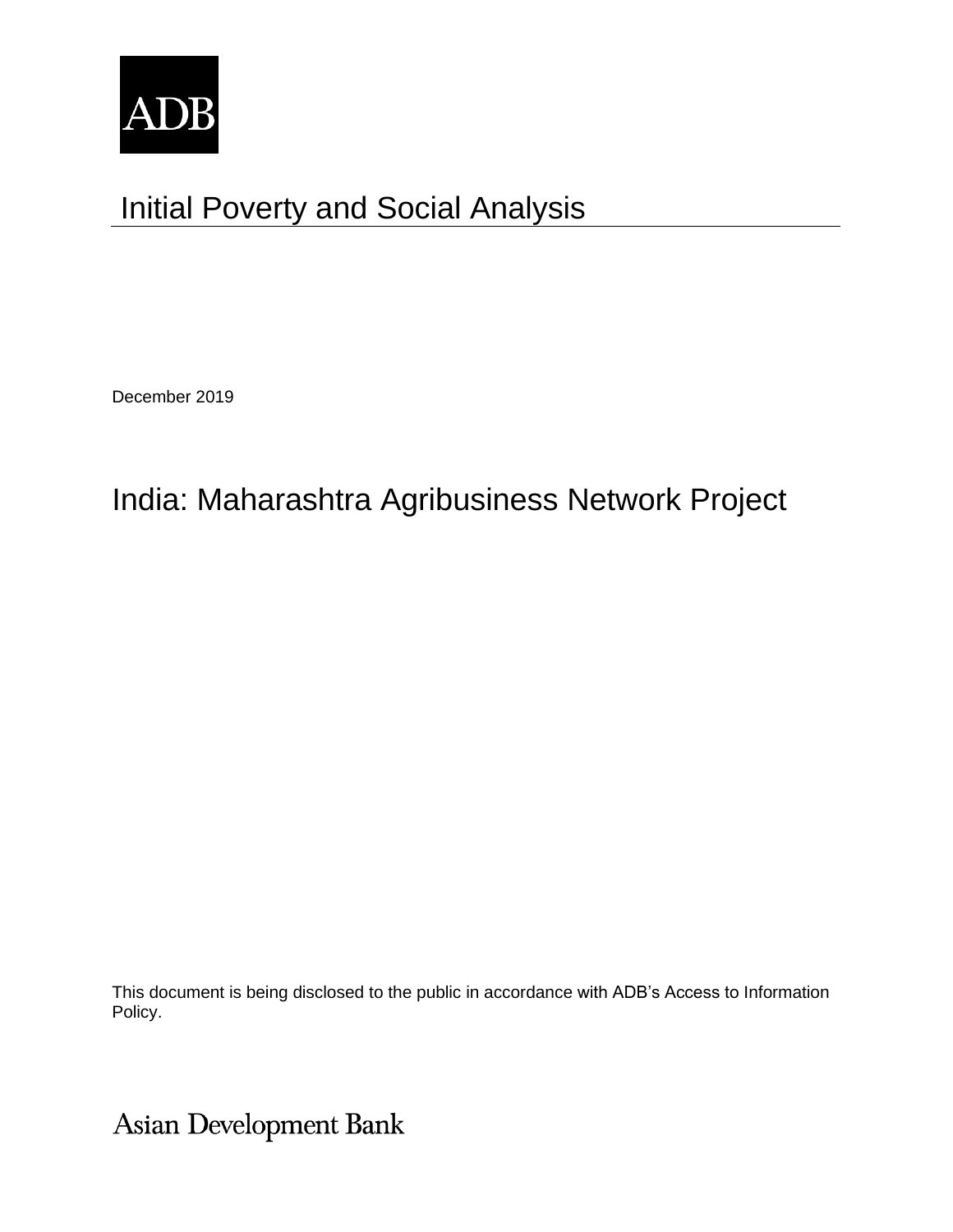## **CURRENCY EQUIVALENTS**

(as of 7 December 2019)

| Currency unit | $\overline{\phantom{0}}$ | Indian rupee(₹) |
|---------------|--------------------------|-----------------|
| ₹1.00         | $=$                      | \$0.014026      |
| \$1.00        | $\equiv$ $\equiv$        | ₹71.292         |

### **ABBREVIATIONS**

| ADB        | $-$                      | Asian Development Bank                    |
|------------|--------------------------|-------------------------------------------|
| FIL        | $\overline{\phantom{0}}$ | financial intermediation loan             |
| <b>FPO</b> | $\overline{\phantom{0}}$ | farmer producer organization              |
|            |                          |                                           |
| F-TRTA     | $-$                      | transaction technical assistance facility |
| TA         | $-$                      | technical assistance                      |

### **NOTES**

- (i) The fiscal year (FY) of the Government of India and its agencies ends on 31 March. "FY" before calendar years denotes the years in which the fiscal year starts and ends, e.g., FY2016/17 starts on 1 April 2016 and ends on 31 March 2017.
- (ii) In this report, "\$" refers to United States dollars.

In preparing any country program or strategy, financing any project, or by making any designation of or reference to a particular territory or geographic area in this document, the Asian Development Bank does not intend to make any judgments as to the legal or other status of any territory or area.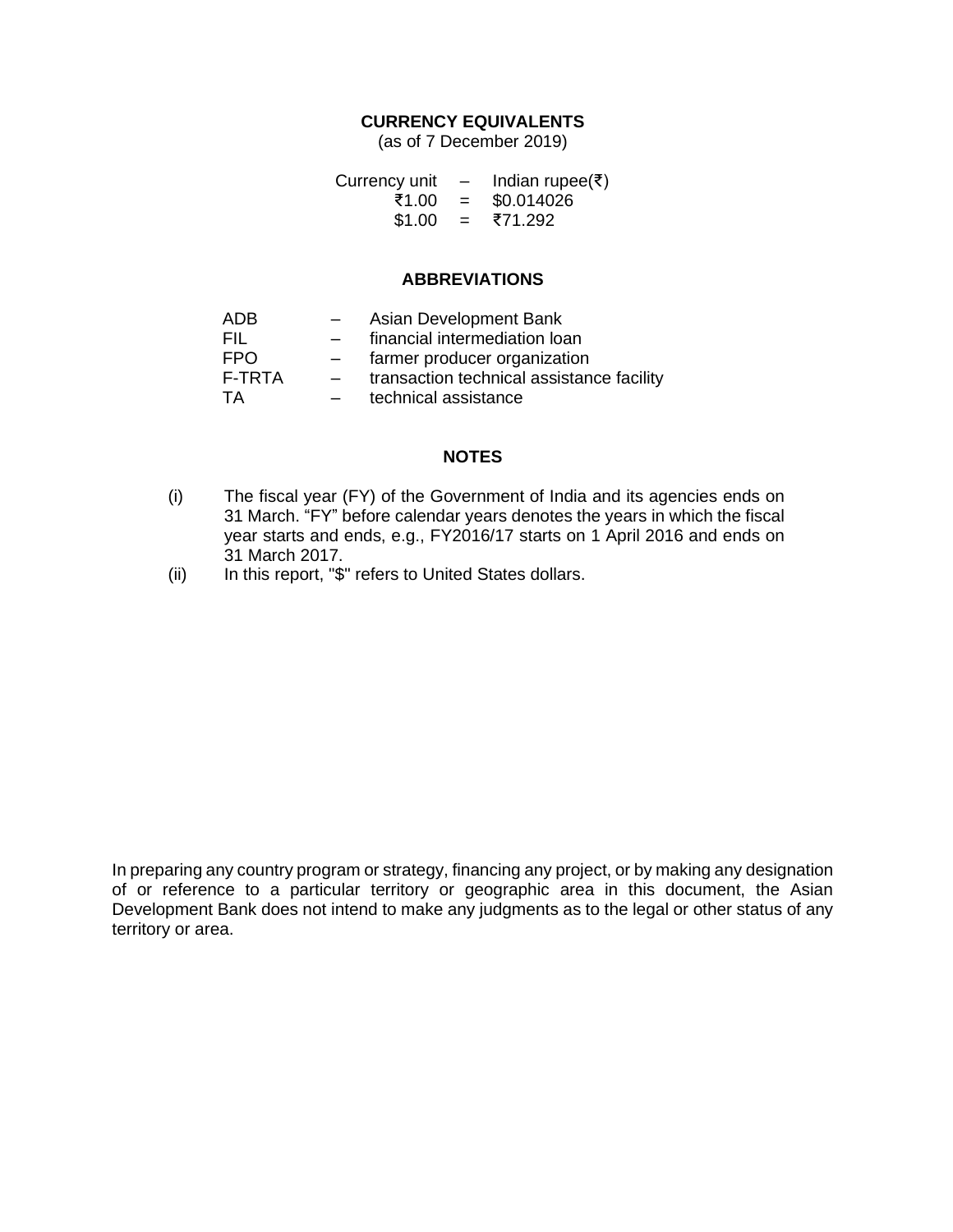## **INITIAL POVERTY AND SOCIAL ANALYSIS**

| ı.<br>POVERTY IMPACT AND SOCIAL DIMENSIONS                                                                                                                                                                                                                                                                                                                                                                                                                                                                                                                                                                                                                                                                                                                                                                                                                                                                                                                                                                                                                                                               |
|----------------------------------------------------------------------------------------------------------------------------------------------------------------------------------------------------------------------------------------------------------------------------------------------------------------------------------------------------------------------------------------------------------------------------------------------------------------------------------------------------------------------------------------------------------------------------------------------------------------------------------------------------------------------------------------------------------------------------------------------------------------------------------------------------------------------------------------------------------------------------------------------------------------------------------------------------------------------------------------------------------------------------------------------------------------------------------------------------------|
| A. Links to the National Poverty Reduction Strategy and Country Partnership Strategy<br>The proposed Maharashtra Agribusiness Network Project will support development of inclusive and cost and<br>resource-efficient horticultural agribusiness and value chains that will help increase farm income of 200,000 farmers<br>and minimize food loss. The project is anticipated to (i) connect to multiple modern and efficient agribusiness value<br>chains via FPOs; (ii) connect to improved horticultural harvest and post-harvest system for distribution of high quality<br>produce and food loss reduction, supported by the adoption of best practices and technologies as well as improved<br>facilities and infrastructure; and (iii) provide credit and financial services, market information, relevant knowledge<br>and technology, risk management tools and other essential agribusiness services.                                                                                                                                                                                        |
| The project aligns with the State Government of Maharashtra's Vision 2030 <sup>a</sup> and ADB's India Country Partnership<br>Strategy (2018–2022). <sup>b</sup> These overarching policy frameworks emphasize the pivotal role of rural infrastructure in<br>poverty reduction and social development. From a sector policy perspective, India's agriculture policy highlights the<br>need to develop farm and value chain facilities for post-harvest management, storage, transport, marketing and<br>export so that farmers will get due price for their produce. The project aligns with the Sustainable Development<br>Goals 1, 2, 5, 8, 9, 10, 12, and 13 and will contribute to poverty reduction, inclusive growth, and social development.                                                                                                                                                                                                                                                                                                                                                     |
| <b>B.</b> Poverty Targeting:<br>[1-H) General intervention intervidual or household (TI-H) and Geographic (TI-G) and Discome MDGs (TI-M1, M2,                                                                                                                                                                                                                                                                                                                                                                                                                                                                                                                                                                                                                                                                                                                                                                                                                                                                                                                                                            |
| $etc.$ )<br>Maharashtra is the second largest state in India in terms of population and geographical area. The total population<br>is 1.21 billion, with a sex ratio of 1,000 males to 952 females. <sup>c</sup> Approximately 20 million poor are living below the<br>national poverty line of less than \$1.90 per day. <sup>d</sup> While Maharashtra is India's leading industrial state, most people<br>(53%) directly or indirectly depend on agriculture for their livelihood and subsistence. The project aims to enhance<br>farm income, increase farm and non-farm jobs, and reduce food loss along the horticulture system in Maharashtra.<br>The project outcome will be: Maharashtra's horticultural production values and FPOs' profits increased. The project<br>will include gender-sensitive and participatory consultation approach to ensure that the interests and needs of poor<br>and marginal farmers are reflected in the project implementation and outputs.                                                                                                                    |
| <b>Poverty and Social Analysis</b><br>C.                                                                                                                                                                                                                                                                                                                                                                                                                                                                                                                                                                                                                                                                                                                                                                                                                                                                                                                                                                                                                                                                 |
| 1. Key issues and potential beneficiaries.                                                                                                                                                                                                                                                                                                                                                                                                                                                                                                                                                                                                                                                                                                                                                                                                                                                                                                                                                                                                                                                               |
| The expected project beneficiaries are marginal farmers (smallholding of less than 2 hectares), rural population,<br>agribusiness industries and end consumers. These beneficiary groups depend upon the agriculture value chain,<br>which lacks in efficiency. For farmers and other agribusiness beneficiaries to fully benefit from the growing demand<br>for safe and high-quality food, fragmented farmers and markets need to be connected as efficient and sustainable<br>agriculture value chain. The slow growth in the agriculture sector has widened the rural-urban divide and contributed<br>to severe distress in rural areas. <sup>e</sup> Maharashtra's rural communities suffer similar challenges to other Indian states:<br>(i) high levels of indebtedness, underemployment, vulnerability to minor and major shocks (market fluctuations,<br>extreme weather events); (ii) lack of access to health, education, communications and information; (iii) discrimination<br>and marginalization by caste, or vulnerability; and (iv) limited opportunities for livelihoods improvement. |
| Some of the general issues that confront marginal farmers are: (i) imperfect markets for inputs/product leading to<br>smaller value realizations; (ii) absence of access to credit markets or imperfect credit markets leading to suboptimal<br>investment decisions or input applications; (iii) poor human resource base; (iv) smaller access to suitable extension<br>services restricting suitable decisions regarding cultivation practices and technological know-how; (v) poorer access<br>to "public goods" such as public irrigation, command area development, and electricity grids; and (vi) greater<br>negative externalities from poor quality land and water management. <sup>f</sup> Consumption expenditure of marginal farmers<br>exceeds their estimated income by a substantial margin and presumably the deficits have to be plugged by<br>borrowing or other means. <sup>9</sup>                                                                                                                                                                                                   |
| 2. Impact channels and expected systemic changes.                                                                                                                                                                                                                                                                                                                                                                                                                                                                                                                                                                                                                                                                                                                                                                                                                                                                                                                                                                                                                                                        |
| The project will have an overall impact on poverty reduction. It will directly benefit the poor and vulnerable members<br>of the farming community by providing an efficient post-baryest marketing and agriculture value chain. The project                                                                                                                                                                                                                                                                                                                                                                                                                                                                                                                                                                                                                                                                                                                                                                                                                                                             |

of the farming community by providing an efficient post-harvest marketing and agriculture value chain. The project will engage marginal farmers through FPOs and bring benefits with the growing food demand and additional profits by increasing crop values and reducing food losses. Access to financing would enable improvements in the farmer income and livelihood of rural population by generating various direct marketing opportunities for many marginal farmers. Vulnerable groups, particularly women, scheduled castes, and the poor will be targeted through the project's gender action plan.

3. Focus of (and resources allocated in) the transaction TA or due diligence.

An environment and social safeguard assessment will be conducted under the existing transaction technical assistance facility.<sup>h</sup> Gender and social inclusion assessments will also be carried out to explore opportunities to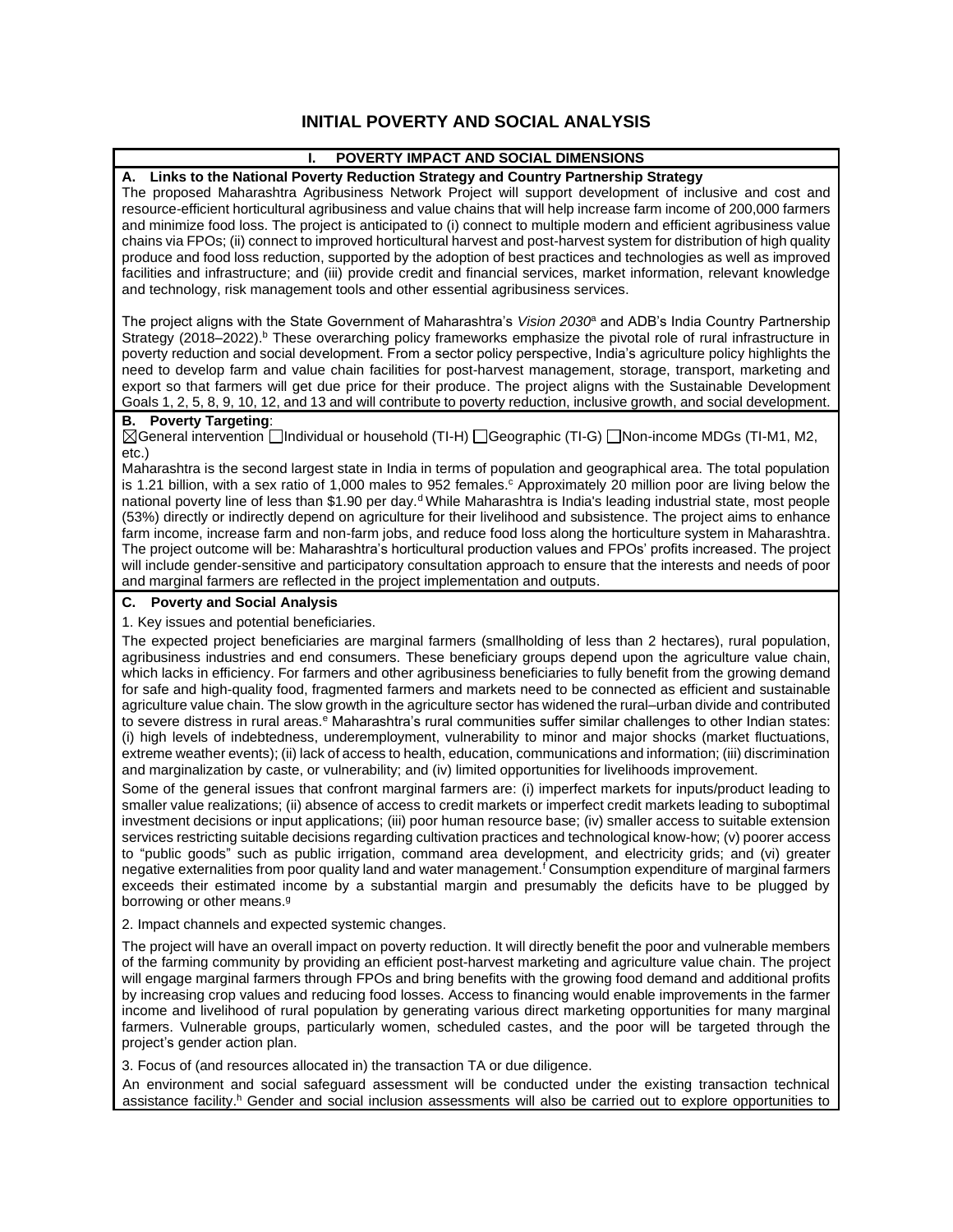mainstream gender and social development aspects. All relevant surveys will ensure that gender and social parameters are effectively integrated.

#### **II. GENDER AND DEVELOPMENT**

1. What are the key gender issues in the sector and/or subsector that are likely to be relevant to this project or program?

Key issues observed in agriculture sector are (i) women's contributions are critical to the well-being of rural households; (ii) room for large productivity increases by empowering women farmers; (iii) shift from the farm to the non-farm sector has been slower among women than men, and rewards for women's labor remain lower in both sectors; (iv) women want opportunities for employment and self-employment; (v) women's nonfarm self-employment and enterprises tend to be less remunerative than those of men; and (vi) low ownership by women of productive assets, particularly land, has major implications for women's productivity, incomes, and well-being. <sup>i</sup> Women comprise over 42% of the agricultural labor force in the country, signifying increasing feminization of agriculture, and yet they own less than 2% of its farm land, and India is one of the 15 countries in the world, prevalence of patriarchal tradition that prevents women from enjoying equal ownership rights to property.<sup>j</sup>

Women play significant roles in production and post-harvest processing that are often key determinants of the size and quality of the final commodities produced.<sup>k</sup> Women in Maharashtra require ongoing support to increase their participation, representation, voice, and influence in decision-making that affects their lives and the lives of their family and community.

|                                       | 2. Does the proposed project or program have the potential to contribute to the promotion of gender equity and/or |
|---------------------------------------|-------------------------------------------------------------------------------------------------------------------|
|                                       | empowerment of women by providing women's access to and use of opportunities, services, resources, assets,        |
| and participation in decision making? | ⊠ Yes ∏No                                                                                                         |

Women will be important stakeholder in the project and will be provided opportunities to actively engage in project preparations and implementation. Gender design features such as promotion of female-headed FPOs and women friendly infrastructure design will be included within a gender action plan and feature in the project's design and monitoring framework.

3. Could the proposed project have an adverse impact on women and/or girls or widen gender inequality?  $\Box$  Yes  $\boxtimes$  No

The project is not expected to have an adverse impact for women and/or girls; who will be actively engaged in the project design and implementation.

4. Indicate the intended gender mainstreaming category:

 $\Box$  GEN (gender equity)  $\Box$  EGM (effective gender mainstreaming)

 $\Box$  SGE (some gender elements)  $\Box$  NGE (no gender elements)

#### **III. PARTICIPATION AND EMPOWERMENT**

1. Who are the main stakeholders of the project, including beneficiaries and negatively affected people? Identify how they will participate in the project design.

Farmers, rural men and women, local authorities, civil society, value chain operators, and the government will be the main stakeholders. During the due diligence, all project stakeholders will be consulted and provided information and opportunities to influence the project design according to their needs and interests.

2. How can the project contribute (in a systemic way) to engaging and empowering stakeholders and beneficiaries, particularly, the poor, vulnerable, and excluded groups? What issues in the project design require participation of the poor and excluded?

The project will adopt a gender-sensitive and participatory approach to community consultations. Farmers and rural people, particularly women, are primary focus in the project, who may lack voice and confidence to contribute to decision-making, social mobilizers/consultants will organize separate meetings with these groups and build their confidence to influence collective decision-making processes. Representatives from marginalized and disadvantaged groups will be represented in all aspects of project planning and implementation.

3. What are the key, active, and relevant civil society organizations (CSOs) in the project area? What is the level of civil society organization participation in the project design?

| $\boxtimes$ Information generation and sharing (M) $\boxtimes$ Consultation (M) |  | $\Box$ Collaboration (L) $\Box$ Partnership (L) |  |
|---------------------------------------------------------------------------------|--|-------------------------------------------------|--|
|---------------------------------------------------------------------------------|--|-------------------------------------------------|--|

CSOs operating within the project areas will be invited to public consultations and can assist with information sharing about the project. Potential CSO's will be identified during the due diligence.

4. Are there issues during project design for which participation of the poor and excluded is important? What are they and how should they be addressed?  $\Box$  Yes  $\Box$  No

|                                                                                     |  | <b>SOCIAL SAFEGUARDS</b> |  |
|-------------------------------------------------------------------------------------|--|--------------------------|--|
| A. Involuntary Resettlement Category $\Box$ A $\Box$ B $\boxtimes$ C $\boxtimes$ FI |  |                          |  |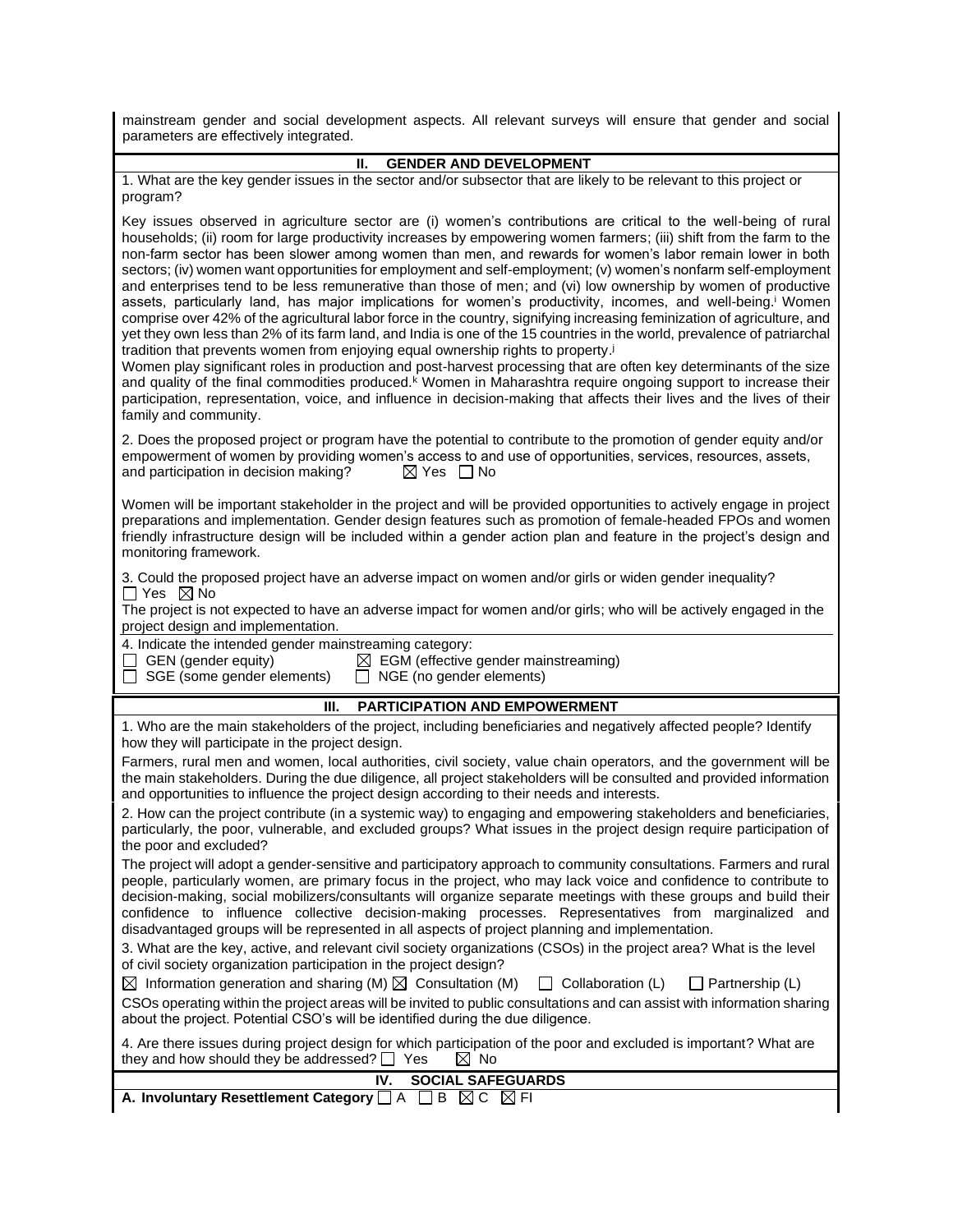| 1. Does the project have the potential to involve involuntary land acquisition resulting in physical and economic                                                                                                                                                                                                                                                                                                                                                                                                                                                                                                                                                                             |
|-----------------------------------------------------------------------------------------------------------------------------------------------------------------------------------------------------------------------------------------------------------------------------------------------------------------------------------------------------------------------------------------------------------------------------------------------------------------------------------------------------------------------------------------------------------------------------------------------------------------------------------------------------------------------------------------------|
| displacement? $\Box$ Yes<br>$\boxtimes$ No<br>No physical or economic displacement will occur for the project loan component. The project is therefore categorized                                                                                                                                                                                                                                                                                                                                                                                                                                                                                                                            |
| as C for Involuntary Resettlement.                                                                                                                                                                                                                                                                                                                                                                                                                                                                                                                                                                                                                                                            |
| For the FIL component, social due diligence will be carried out on the financial intermediaries and an environmental<br>and social management system arrangement will be prepared.                                                                                                                                                                                                                                                                                                                                                                                                                                                                                                            |
| 2. What action plan is required to address involuntary resettlement as part of the transaction TA or due diligence<br>process?                                                                                                                                                                                                                                                                                                                                                                                                                                                                                                                                                                |
| $\Box$ Resettlement plan<br>Resettlement framework<br>$\Box$ Social impact matrix                                                                                                                                                                                                                                                                                                                                                                                                                                                                                                                                                                                                             |
| $\boxtimes$ Environmental and social management system arrangement<br>None                                                                                                                                                                                                                                                                                                                                                                                                                                                                                                                                                                                                                    |
| B. Indigenous Peoples Category □ A □ B 図 C 図 FI                                                                                                                                                                                                                                                                                                                                                                                                                                                                                                                                                                                                                                               |
| 1. Does the proposed project have the potential to directly or indirectly affect the dignity, human rights, livelihood<br>systems, or culture of indigenous peoples?<br>$\Box$ Yes<br>$\boxtimes$ No<br>The project is not anticipated to negatively impact IP populations however IP farmers who voluntarily elect to join<br>and participate in agribusiness activities may benefit. This benefit would be derived from improved knowledge and<br>skills, agricultural production and income. The project preparations phase will assess the extent to which IPs are<br>present in the project area and able to participate. The categorization will be reevaluated following completion of |
| the TRTA.<br>2. Does it affect the territories or natural and cultural resources indigenous peoples own, use, occupy, or claim, as                                                                                                                                                                                                                                                                                                                                                                                                                                                                                                                                                            |
| their ancestral domain? $\Box$ Yes<br>$\boxtimes$ No<br>3. Will the project require broad community support of affected indigenous communities? $\Box$ Yes $\boxtimes$ No<br>The project will not generate any new impacts to indigenous people.                                                                                                                                                                                                                                                                                                                                                                                                                                              |
|                                                                                                                                                                                                                                                                                                                                                                                                                                                                                                                                                                                                                                                                                               |
| 4. What action plan is required to address risks to indigenous peoples as part of the transaction TA or due<br>diligence process?                                                                                                                                                                                                                                                                                                                                                                                                                                                                                                                                                             |
| $\Box$ Indigenous peoples plan<br>Indigenous peoples planning framework<br>$\perp$<br>$\Box$ Social impact matrix<br>⊠<br>Environmental and social management system arrangement<br>None                                                                                                                                                                                                                                                                                                                                                                                                                                                                                                      |
| OTHER SOCIAL ISSUES AND RISKS<br>۷.                                                                                                                                                                                                                                                                                                                                                                                                                                                                                                                                                                                                                                                           |
| 1. What other social issues and risks should be considered in the project design?                                                                                                                                                                                                                                                                                                                                                                                                                                                                                                                                                                                                             |
| Creating decent jobs and employment (M) $\Box$ Adhering to core labor standards (M) $\Box$ Labor retrenchment                                                                                                                                                                                                                                                                                                                                                                                                                                                                                                                                                                                 |
| Spread of communicable diseases, including HIV/AIDS $\Box$ Increase in human trafficking $\Box$ Affordability<br>$\Box$ Increase in unplanned migration $\Box$ Increase in vulnerability to natural disasters $\Box$ Creating political<br>instability                                                                                                                                                                                                                                                                                                                                                                                                                                        |
| $\Box$ Creating internal social conflicts $\Box$ Others, please specify: The main social risk associated with the project is<br>the exclusion of marginalized groups, such as women farmers, who may be unfamiliar with web-based<br>information sharing and/or excluded from project participation opportunities.                                                                                                                                                                                                                                                                                                                                                                            |
| 2. How are these additional social issues and risks going to be addressed in the project design?                                                                                                                                                                                                                                                                                                                                                                                                                                                                                                                                                                                              |
| The project will address the risk of social exclusion through the stakeholder communication and gender action<br>plan preparation during the F-TRTA implementation.                                                                                                                                                                                                                                                                                                                                                                                                                                                                                                                           |
| VI.<br>TRANSACTION TA OR DUE DILIGENCE RESOURCE REQUIREMENT                                                                                                                                                                                                                                                                                                                                                                                                                                                                                                                                                                                                                                   |
| 1. Do the terms of reference for the transaction TA (or other due diligence) contain key information needed to be<br>gathered during transaction TA or due diligence process to better analyze (i) poverty and social impact, (ii) gender<br>impact, (iii) participation dimensions, (iv) social safeguards, and (v) other social risks. Are the relevant specialists<br>identified?                                                                                                                                                                                                                                                                                                          |
| $\boxtimes$ Yes<br><b>No</b><br>Adequate resources will be allocated from the F-TRTA to engage social experts to undertake social safeguard due                                                                                                                                                                                                                                                                                                                                                                                                                                                                                                                                               |
| diligence and planning, gender analysis, and poverty and social assessment.                                                                                                                                                                                                                                                                                                                                                                                                                                                                                                                                                                                                                   |
| 2. What resources (e.g., consultants, survey budget, and workshop) are allocated for conducting poverty, social,<br>and/or gender analysis, and participation plan during the transaction TA or due diligence?                                                                                                                                                                                                                                                                                                                                                                                                                                                                                |
| Budget for consultants will be allocated from the F-TRTA for survey, workshop, and consultations.                                                                                                                                                                                                                                                                                                                                                                                                                                                                                                                                                                                             |
| FIL = financial intermediation loan, F-TRTA = transaction technical assistance facility.<br>a State Government of Maharashtra, Planning Department. 2017. Vision 2030. Mumbai.                                                                                                                                                                                                                                                                                                                                                                                                                                                                                                                |
| <sup>b</sup> ADB. 2017. Country Partnership Strategy: India, 2018–2022—Accelerating Inclusive Economic Transformation.<br>Manila.                                                                                                                                                                                                                                                                                                                                                                                                                                                                                                                                                             |
| <sup>c</sup> Government of India. 2011. Census of India. Delhi.                                                                                                                                                                                                                                                                                                                                                                                                                                                                                                                                                                                                                               |
| <sup>d</sup> World Bank. 2017. Maharashtra: Poverty, Growth & Inequality. Washington, D.C.<br>http://documents.worldbank.org/curated/en/806671504171811149/pdf/119254-BRI-P157572-Maharashtra-                                                                                                                                                                                                                                                                                                                                                                                                                                                                                                |